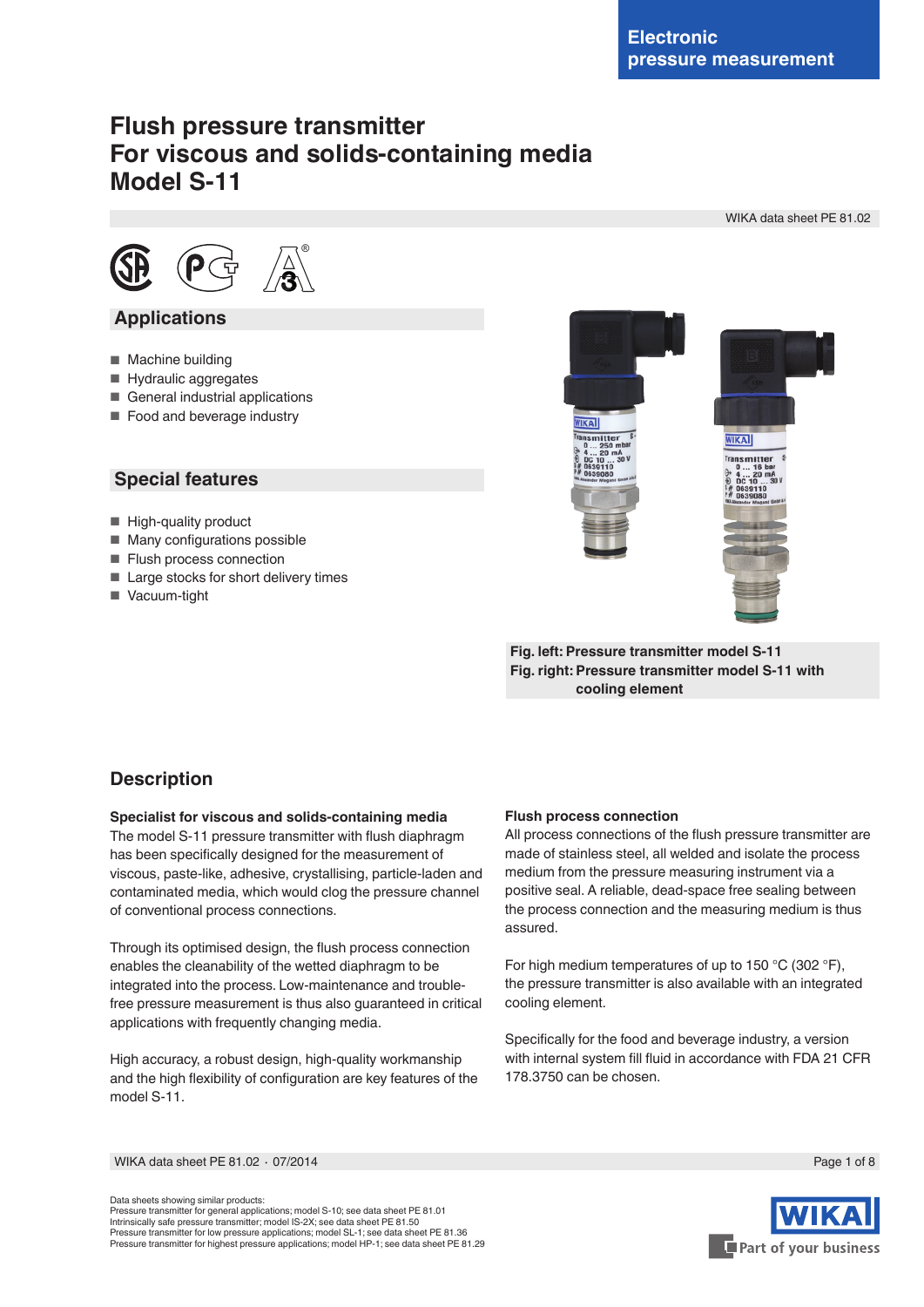# **Measuring ranges**

| <b>Gauge pressure</b> |                        |       |        |        |        |        |        |        |
|-----------------------|------------------------|-------|--------|--------|--------|--------|--------|--------|
| bar                   | <b>Measuring range</b> | 00.1  | 00.16  | 00.25  | 00.4   | 00.6   | 01     | 01.6   |
|                       | Overpressure limit     |       | 1.5    | 2      | 2      | 4      | 5      | 10     |
|                       | <b>Measuring range</b> | 02.5  | 04     | 06     | 010    | 016    | 025    | 040    |
|                       | Overpressure limit     | 10    | 17     | 35     | 35     | 80     | 50     | 80     |
|                       | <b>Measuring range</b> | 060   | 0100   | 0160   | 0250   | 0400   | 0600   |        |
|                       | Overpressure limit     | 120   | 200    | 320    | 500    | 800    | 1,200  |        |
| psi                   | <b>Measuring range</b> | 015   | 020    | 030    | 050    | 060    | 0100   | 0150   |
|                       | Overpressure limit     | 145   | 145    | 145    | 240    | 240    | 500    | 500    |
|                       | <b>Measuring range</b> | 0160  | 0200   | 0250   | 0300   | 0400   | 0500   | 0600   |
|                       | Overpressure limit     | 1,160 | 1.160  | 1.160  | 1.160  | 1.160  | 1.160  | 1.160  |
|                       | <b>Measuring range</b> | 0750  | 01,000 | 01,500 | 02,000 | 03,000 | 05,000 | 06,000 |
|                       | Overpressure limit     | 1,740 | 1,740  | 2,900  | 4,600  | 7,200  | 11,600 | 11,600 |

| <b>Absolute pressure</b> |                        |       |                |                |      |       |      |    |
|--------------------------|------------------------|-------|----------------|----------------|------|-------|------|----|
| bar                      | <b>Measuring range</b> | 00.25 | 00.4           | 00.6           | 01   | 01.6  | 02.5 | 04 |
|                          | Overpressure limit     | 2     | $\overline{2}$ | $\overline{4}$ | 5    | 10    | 10   | 17 |
|                          | <b>Measuring range</b> | 06    | 010            | 016            |      |       |      |    |
|                          | Overpressure limit     | 35    | 35             | 80             |      |       |      |    |
| psi                      | <b>Measuring range</b> | 015   | 025            | 050            | 0100 | 0250  |      |    |
|                          | Overpressure limit     | 72.5  | 145            | 240            | 500  | 1.160 |      |    |

| Vacuum and +/- measuring range |                        |                    |                      |                   |                   |                    |
|--------------------------------|------------------------|--------------------|----------------------|-------------------|-------------------|--------------------|
| bar                            | <b>Measuring range</b> | $-0.60$            | $-0.40$              | $-0.250$          | $-0.160$          | $-0.10$            |
|                                | Overpressure limit     | $\overline{4}$     | $\overline{2}$       | $\overline{2}$    | 1.5               |                    |
|                                | <b>Measuring range</b> | $-1$ 0             | $-1  +0.6$           | $-1$ $+1.5$       | $-1+3$            | $-1$ $+5$          |
|                                | Overpressure limit     | 5                  | 10                   | 10 <sup>1</sup>   | 17                | 35                 |
|                                | <b>Measuring range</b> | $-1$ +9            | $-1+15$              | $-1+24$           |                   |                    |
|                                | Overpressure limit     | 35                 | 80                   | 50                |                   |                    |
| psi                            | <b>Measuring range</b> | -30 inHq  0        | $-30$ in Hg $+30$    | $-30$ in Hq $+60$ | $-30$ inHq $+100$ | $-30$ in Hq $+160$ |
|                                | Overpressure limit     | 72.5               | 240                  | 240               | 500               | 1,160              |
|                                | <b>Measuring range</b> | $-30$ in Hq $+200$ | $-30$ in Hq $ + 300$ |                   |                   |                    |
|                                | Overpressure limit     | 1,160              | 1,160                |                   |                   |                    |

The given measuring ranges are also available in mbar, MPa and further units.

#### **Vacuum tightness**

Yes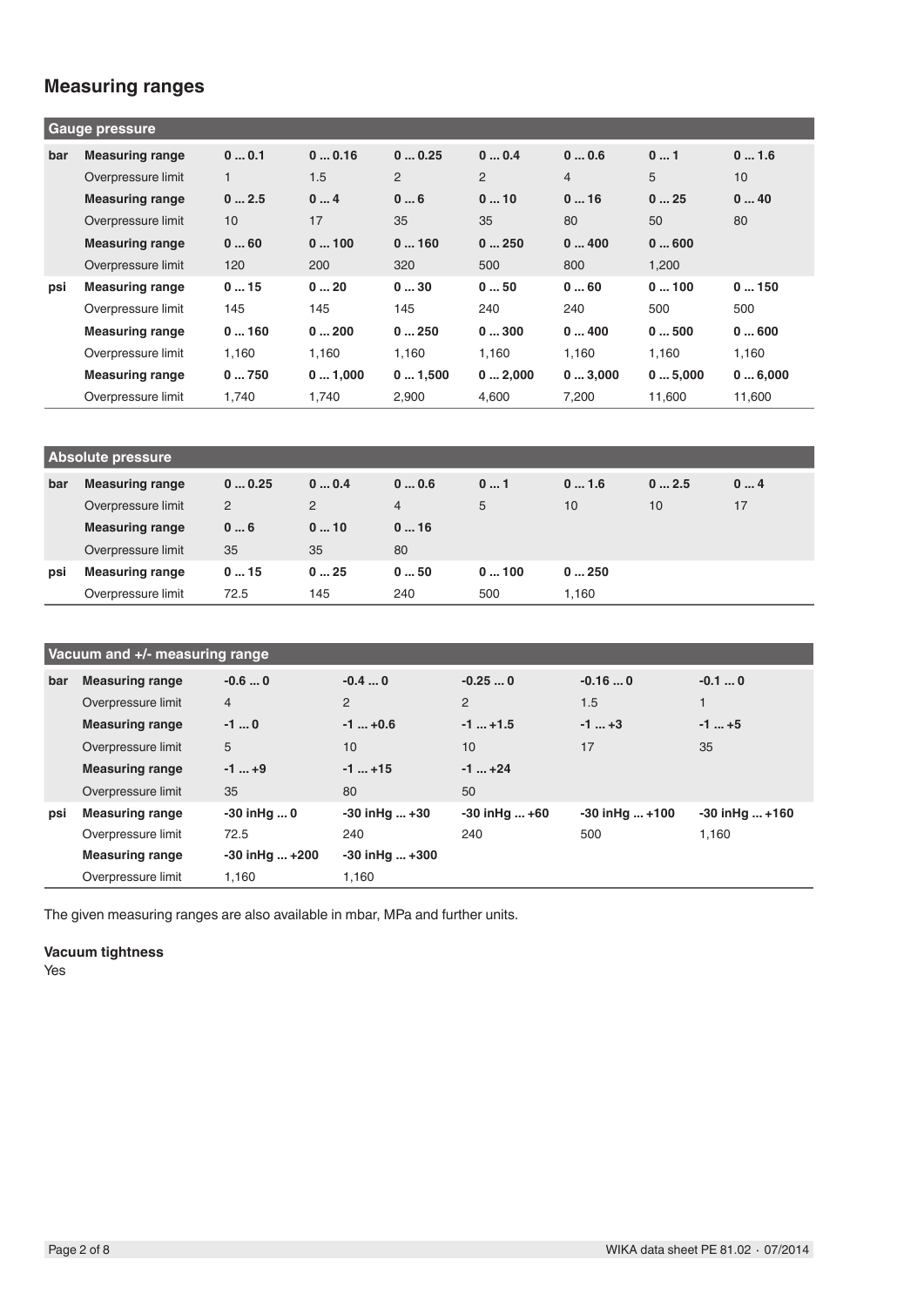# **Output signals**

| Signal type      | <b>Signal</b> |
|------------------|---------------|
| Current (2-wire) | $420$ mA      |
| Current (3-wire) | $020$ mA      |
| Voltage (3-wire) | DC 0  10 V    |
|                  | DC05V         |

Other output signals on request.

Depending on the signal type the following loads apply:

| Current (2-wire) | $\le$ (power supply - 10 V) / 0.02 A |
|------------------|--------------------------------------|
| Current (3-wire) | $\le$ (power supply - 3 V) / 0.02 A  |
| Voltage (3-wire) | > max. output signal / 1 mA          |

## **Voltage supply**

#### **Power supply**

The power supply depends on the selected output signal

| DC 10 30 V  |
|-------------|
| DC 10 30 V  |
| DC 14  30 V |
| DC 10 30 V  |
|             |

## **Reference conditions (per IEC 61298-1)**

#### **Temperature**

15 ... 25 °C (59 ... 77 °F)

**Atmospheric pressure** 860 ... 1,060 mbar (12.47 ... 15.37 psi)

**Humidity** 45 ... 75 % r. h.

**Power supply** DC 24 V

#### **Mounting position**

Calibrated in vertical mounting position with process connection facing downwards.

## **Accuracy data**

| Accuracy at reference conditions |                                         |  |  |  |
|----------------------------------|-----------------------------------------|--|--|--|
| <b>Standard</b>                  | $\leq \pm 0.5$ % of span                |  |  |  |
| Option                           | $\leq \pm 0.25$ % of span <sup>1)</sup> |  |  |  |

1) Only for measuring ranges ≥ 0.25 bar

Including non-linearity, hysteresis, zero offset and end value deviation (corresponds to measured error per IEC 61298-2). Calibrated in vertical mounting position with process connection facing downwards.

# **Non-linearity (per IEC 61298-2)**

≤ ±0.2 % of span BFSL

#### **Non-repeatability**

≤ ±0.1 % of span

#### **Temperature error in rated temperature range** Rated temperature range:

0 ... 80 °C (32 ... 176 °F)

Mean temperature coefficient of zero point: Measuring range > 0.25 bar  $\leq$  0.2 % of span/10 K Measuring range  $\leq 0.25$  bar  $\leq 0.4$  % of span/10 K

Mean temperature coefficient of span: ≤ 0.2 % of span/10 K

#### **Long-term drift**

≤ ±0.2 % of span/year

#### **Adjustability of zero point and span**

Adjustment is made using potentiometers inside the instrument. Not possible for cable outlet with ingress protection IP 68.

Zero point  $\pm$  5% Span  $± 5 \%$ 

### **Time response**

**Settling time**  $< 10$  ms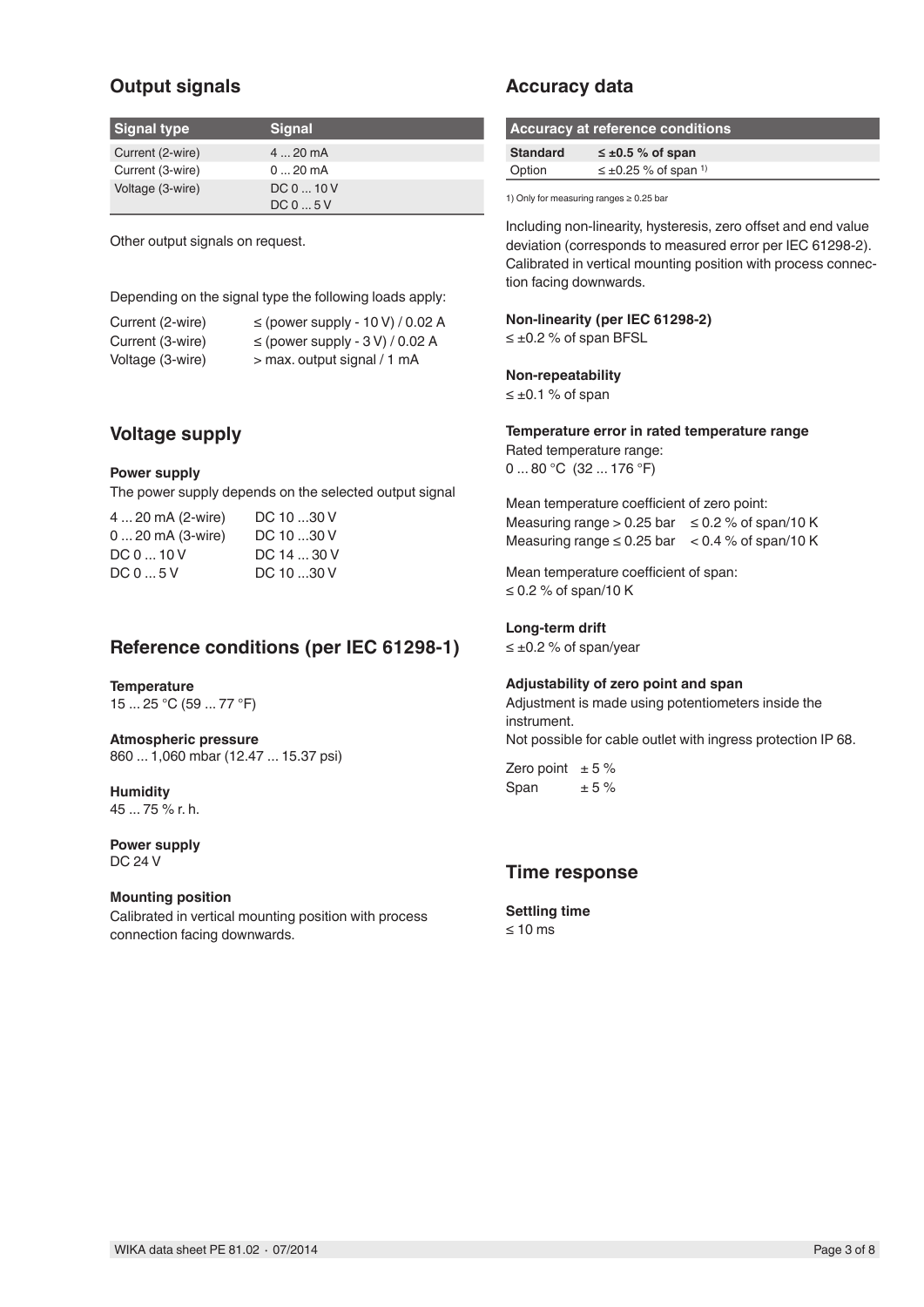# **Operating conditions**

#### **Ingress protection (per IEC 60529)**

The ingress protection depends on the type of electrical connection.

| <b>Electrical connection</b>       | Ingress protection |
|------------------------------------|--------------------|
| Angular connector DIN 175301-803 A | IP 65              |
| Circular connector M12 x 1 (4-pin) | IP 67              |
| Cable outlet                       |                    |
| ■ Standard                         | IP 67              |
| ■ Option                           | $IP$ 68 $^{2}$     |

2) Adjustability of zero point and span not possible.

The stated ingress protection only applies when plugged in using mating connectors that have the appropriate ingress protection.

#### **Vibration resistance**

Process connections without cooling element: 20 g (IEC 60068-2-6, under resonance)

Process connections with cooling element: 10 g (IEC 60068-2-6, under resonance)

#### **Shock resistance**

Process connections without cooling element: 1,000 g (IEC 60068-2-27, mechanical)

Process connections with cooling element: 400 g (IEC 60068-2-27, mechanical)

#### **Permissible temperature ranges**

Also meets EN 50178, tab. 7, operation (C) 4K4H, storage (D) 1K4, transport (E) 2K3.

| <b>Process connections without cooling element</b> |              |                 |  |  |  |
|----------------------------------------------------|--------------|-----------------|--|--|--|
| Medium                                             |              |                 |  |  |  |
| ■ Standard                                         | $-30+100$ °C | $-22$ $+212$ °F |  |  |  |
| Option                                             | $-30+125$ °C | $-22$ $+257$ °F |  |  |  |
| Ambient                                            | $-20+80$ °C  | $-4$ $+176$ °F  |  |  |  |
| $-40+100$ °C<br>Storage<br>$-40$ +212 °F           |              |                 |  |  |  |
|                                                    |              |                 |  |  |  |

| Process connections with cooling element |                 |              |  |  |  |
|------------------------------------------|-----------------|--------------|--|--|--|
| Medium                                   | $-20$ $+150$ °C | $-4+302$ °F  |  |  |  |
| Ambient                                  | $-20+80 °C$     | $-4+176$ °F  |  |  |  |
| Storage                                  | $-40+100$ °C    | $-40+212$ °F |  |  |  |

# **Electrical connections**

#### **Short-circuit resistance**

 $S_+$  vs. U-

## **Reverse polarity protection**

 $U_+$  vs.  $U_-$ 

## **Overvoltage protection**

DC 36 V

#### **Insulation voltage**

DC 500 V with NEC class 02 voltage supply (low voltage and low current max. 100 VA even under fault conditions)

#### **Connection diagrams**

| Angular connector DIN 175301-803 A |    |        |        |  |  |
|------------------------------------|----|--------|--------|--|--|
|                                    |    | 2-wire | 3-wire |  |  |
|                                    | U+ |        |        |  |  |
| ſο.                                | U- | 2      | 2      |  |  |
|                                    |    |        |        |  |  |

Wire cross-section max. 1.5 mm<sup>2</sup> (AWG 16) Cable diameter 6 ... 8 mm (0.24 ... 0.31")

| <b>Circular connector M12 x 1 (4-pin)</b> |    |        |        |  |  |
|-------------------------------------------|----|--------|--------|--|--|
|                                           |    | 2-wire | 3-wire |  |  |
|                                           |    |        |        |  |  |
|                                           | U. | З      |        |  |  |
|                                           |    |        |        |  |  |

| <b>Cable outlet</b>                                        |               |        |        |  |
|------------------------------------------------------------|---------------|--------|--------|--|
|                                                            |               | 2-wire | 3-wire |  |
| ⊞                                                          | $U_{+}$       | brown  | brown  |  |
|                                                            | U-            | green  | green  |  |
|                                                            | $S_{+}$       |        | white  |  |
|                                                            | <b>Shield</b> | grey   | grey   |  |
| Wire cross-section $6 \times 0.5$ mm <sup>2</sup> (AWG 20) |               |        |        |  |
| Cable diameter 6.8 mm (0.27")                              |               |        |        |  |
| Cable lengths 1.5 m, 3 m, 5 m, 10 m, 15 m                  |               |        |        |  |
| (4.9 ft, 9.8 ft, 16.4 ft, 32.8 ft, 49.2 ft)                |               |        |        |  |

Other connections on request.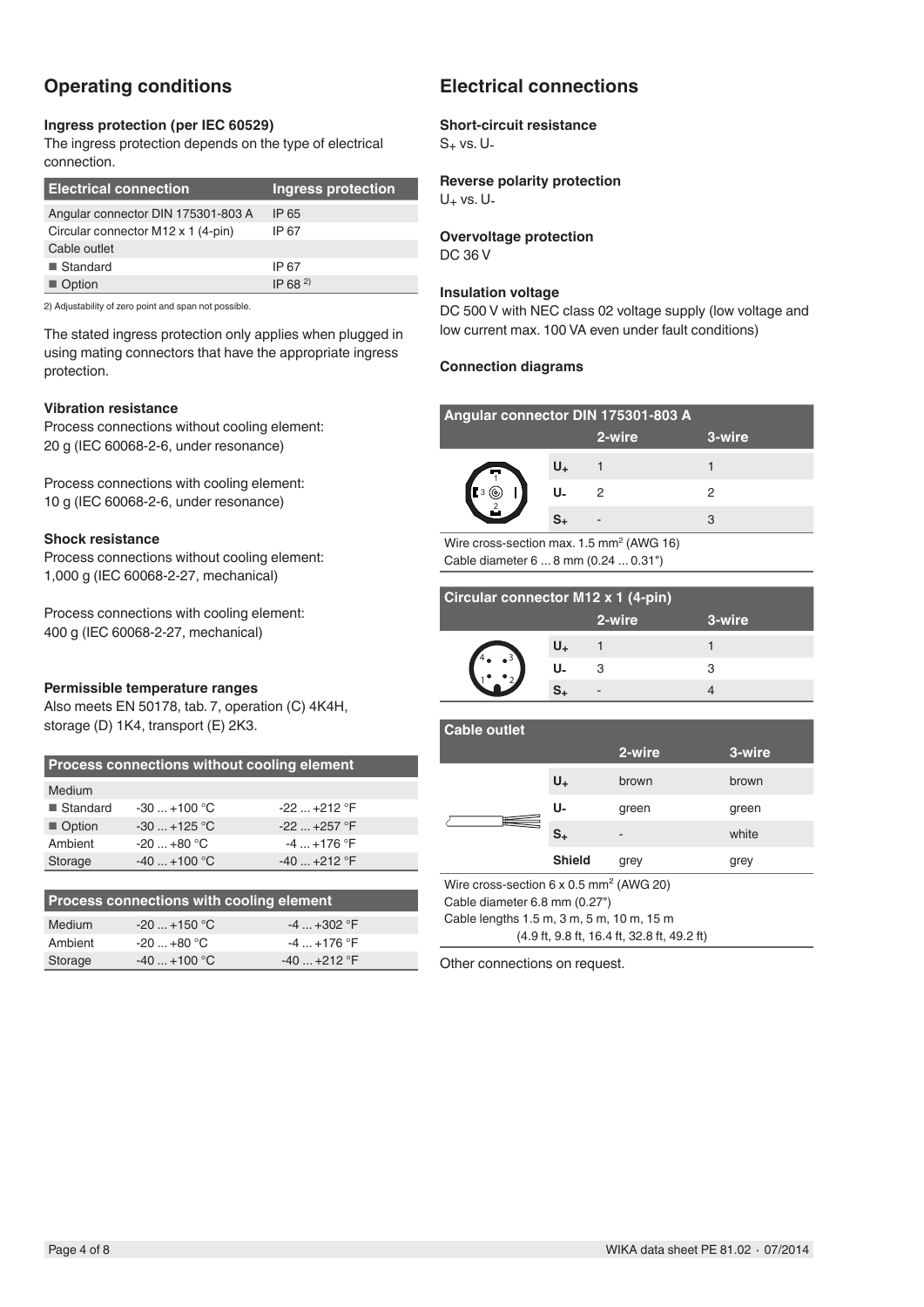## **Process connections**

| <b>Process connection</b>                                              | <b>Available measuring ranges</b> |                                   |  |
|------------------------------------------------------------------------|-----------------------------------|-----------------------------------|--|
| G $\frac{1}{2}$ B flush $\frac{3}{2}$                                  | $02.5$ to $0600$ bar              | $0$ 50 to $0$ 6,000 psi           |  |
| G 1 B flush $3)$                                                       | $00.1$ to $01.6$ bar              | $015$ psi                         |  |
| Hygienic G 1 B flush<br>(in accordance with 3-A Sanitary<br>Standards) | $00.1$ to $025$ bar               | 0  15 to 0  300 psi, respectively |  |

3) Process connection also available with cooling element.

### **Cooling elements**

For higher medium temperatures process connections with cooling element are available (see "Operating conditions") .

### **Sealing**

| <b>Process</b>    | Max. medium<br>temperature                | Sealing material and max. pressure limitation |                           |                           |  |
|-------------------|-------------------------------------------|-----------------------------------------------|---------------------------|---------------------------|--|
| <b>connection</b> |                                           | Standard                                      | Option 1                  | Option 2                  |  |
| without cooling   | up to 100 °C (212 °F)                     | <b>NBR</b>                                    | FKM/FPM 4)                | <b>FPDM</b>               |  |
| element           |                                           | up to 600 bar (8,700 psi)                     | up to 600 bar (8,700 psi) | up to 200 bar (2,900 psi) |  |
|                   | up to 125 °C (257 °F)                     | <b>NBR</b>                                    | FKM/FPM 4)                | <b>EPDM</b>               |  |
|                   |                                           | up to 600 bar (8,700 psi)                     | up to 400 bar (5,800 psi) | up to 200 bar (2,900 psi) |  |
| with cooling      | up to 150 $^{\circ}$ C (302 $^{\circ}$ F) | $FKM/FPM$ <sup>4)</sup>                       | <b>EPDM</b>               |                           |  |
| element           |                                           | up to 300 bar (4,350 psi)                     | up to 200 bar (2,900 psi) |                           |  |
| Hygienic          | up to 150 $^{\circ}$ C (302 $^{\circ}$ F) | <b>EPDM</b>                                   |                           |                           |  |
|                   |                                           | up to 200 bar (2,900 psi)                     |                           |                           |  |

4) Minimum permissible medium and ambient temperature -20 °C / -4 °F

The sealings listed under "Standard" are included in the delivery.

## **Materials**

#### **Wetted parts**

- Stainless steel
- For sealing materials see "Process connections"

#### **Non-wetted parts**

| Internal system fill fluid |                                                  |  |  |
|----------------------------|--------------------------------------------------|--|--|
| <b>Standard</b>            | <b>Synthetic oil</b>                             |  |  |
| Option                     | Food-compatible system fill fluid per FDA 21 CFR |  |  |
|                            | 178.3750                                         |  |  |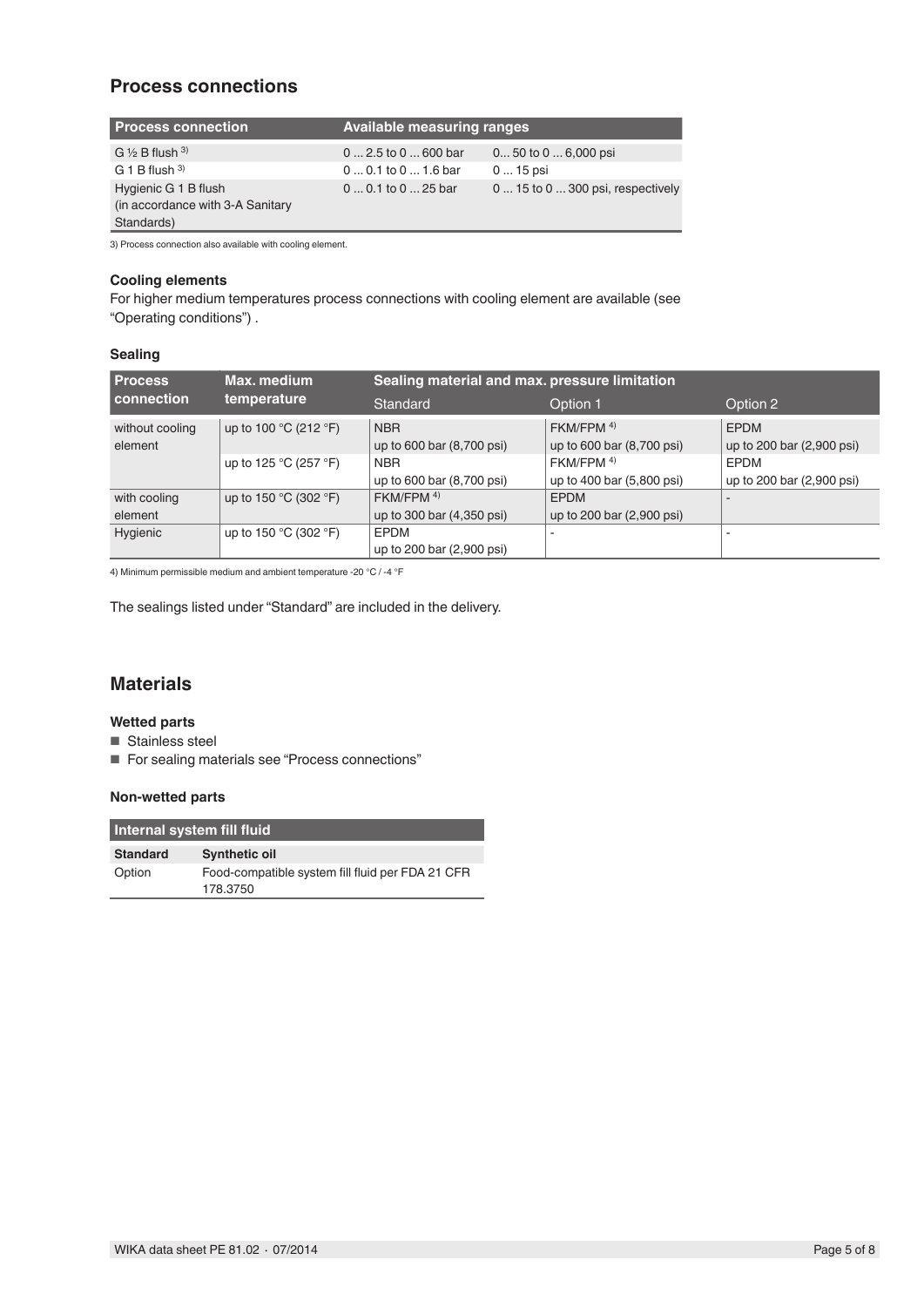# **CE conformity**

#### **Pressure equipment directive** 97/23/EC

### **EMC directive**

2004/108/EC, EN 61326 emission (group 1, class B) and interference immunity (industrial application)

## **Approvals**

- CSA, safety (e.g. electr. safety, overpressure, ...), Canada
- **GOST-R**, import certificate, Russia
- **GOST**, metrology/measurement technology, Russia
- **3-A** <sup>5</sup>, food, USA
- CRN, safety (e.g. electr. safety, overpressure, ...), Canada

5) 3-A only for instruments with hygienic process connection G 1 B

Approvals, see website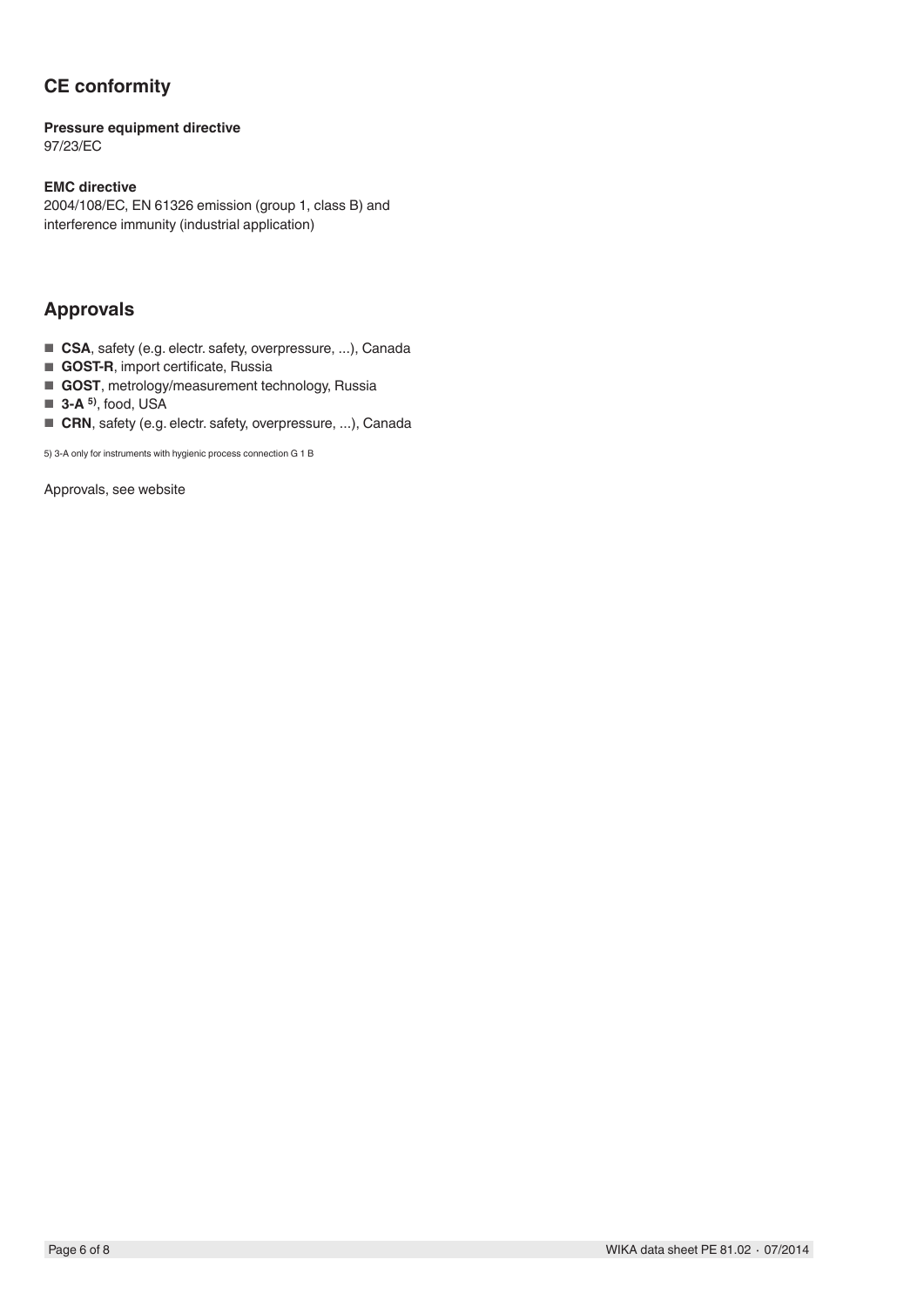# **Dimensions in mm (inch)**

#### **Pressure transmitter**



M12x1  $\varphi27$ 67  $\frac{1}{2}$  $\chi$  $O27$ Πi  $\prod$ 23  $G1/2B$ 





For information on tapped holes and welding sockets, see Technical information IN 00.14 at www.wika.com.

### **Process connections**